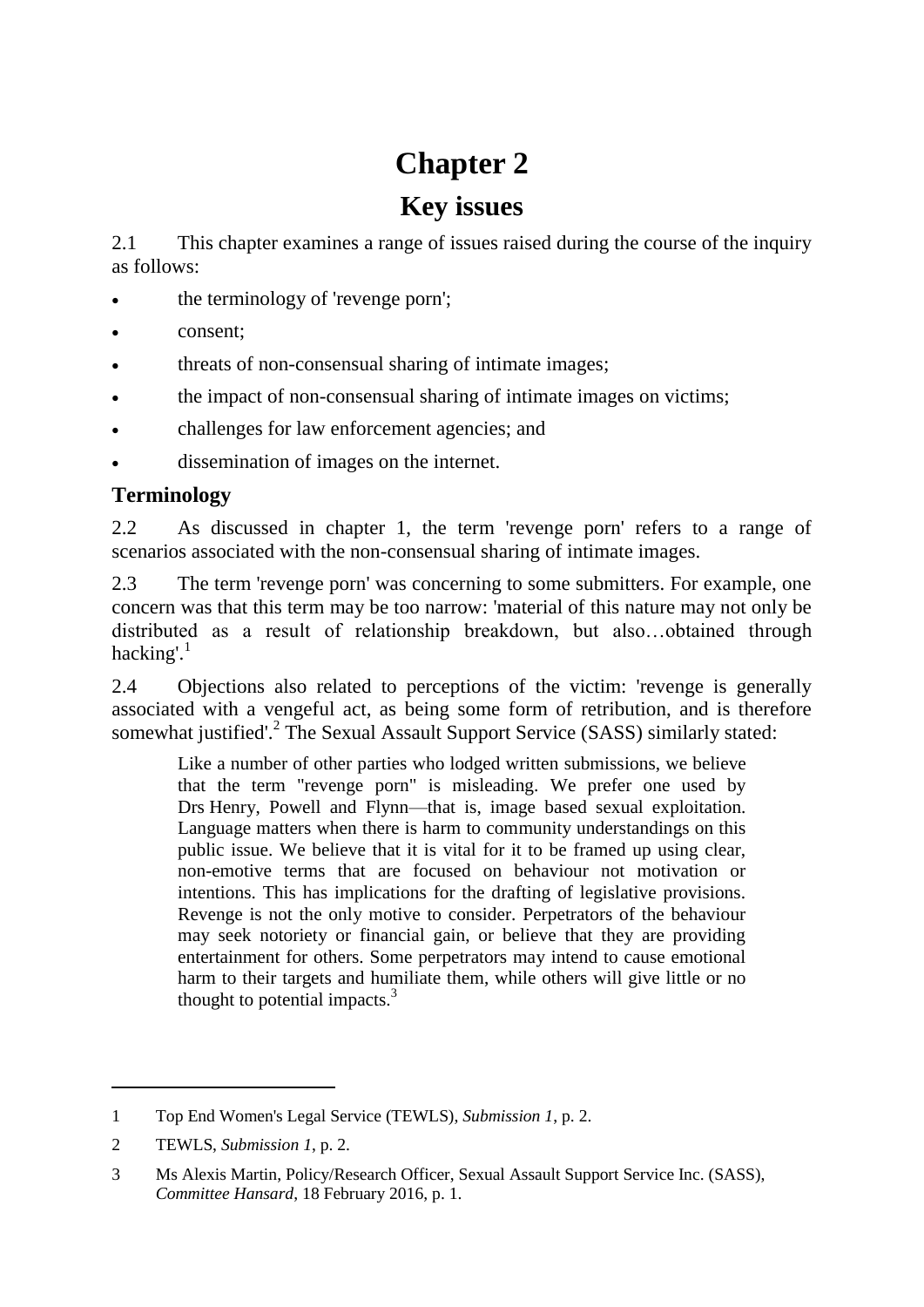2.5 In addition to concerns about the use of 'revenge', Women's Legal Services NSW stated that describing non-consensual sharing of intimate images as a form of pornography may understate the seriousness of the offender's conduct:

[it] focuses unduly on the actions of the victim, categorising their actions as pornography and encouraging victim blaming, rather than focusing squarely on real harm, which is caused by the perpetrator.<sup>4</sup>

2.6 Alternative definitions were offered by submitters. For example, Victorian Women Lawyers (VWL) was 'in favour of a less incendiary title, such as "nonconsensual distribution of private sexual material".<sup>5</sup>

2.7 The term 'non-consensual sharing of intimate images' was used throughout the submission received from the Australian Women Against Violence Alliance (AWAVA). AWAVA stated that:

The term "porn" may inadvertently reinforce the view that people whose intimate images are misused were somehow responsible for this misuse, because they supposedly "consented" to the creation of the image. In this submission we use the description "non-consensual sharing of intimate images". 6

2.8 Project Respect also criticised the terminology 'revenge porn', for similar reasons, and provided another option:

Due to the non-consensual nature of the distribution of "private sexual material" without consent, we support using the term "technologically facilitated sexual violence".<sup>7</sup>

2.9 As discussed further in chapter 3, there may be legal implications associated with how non-consensual sharing of intimate images is described in legislation. Nonconsensual sharing of intimate images legislation enacted by jurisdictions at the state level in Australia, as well as overseas, has defined the material differently; the Commonwealth Director of Public Prosecutions (CDPP) argued it would be helpful:

if the types of subject matter depicted was clearly defined and less open to interpretation… material which is intimate, but not sexual, may be capable of causing a victim distress if disseminated without their consent. Further, what might be considered to be sexual, personal or intimate will differ within Australian society.<sup>8</sup>

<sup>4</sup> Women's Legal Services New South Wales, *Submission 2*, p. 2. See also Ms Stephanie Milione, Convenor, Victorian Women Lawyers (VWL), *Committee Hansard*, 18 February 2016, p. 23.

<sup>5</sup> Ms Milione, VWL, *Committee Hansard*, 18 February 2016, p. 23.

<sup>6</sup> Australian Women Against Violence Alliance (AWAVA), *Submission 19*, pp 1–2.

<sup>7</sup> Project Respect, *Submission 21*, p. 4.

<sup>8</sup> Commonwealth Director of Public Prosecutions (CDPP), *Submission 3*, p. 4.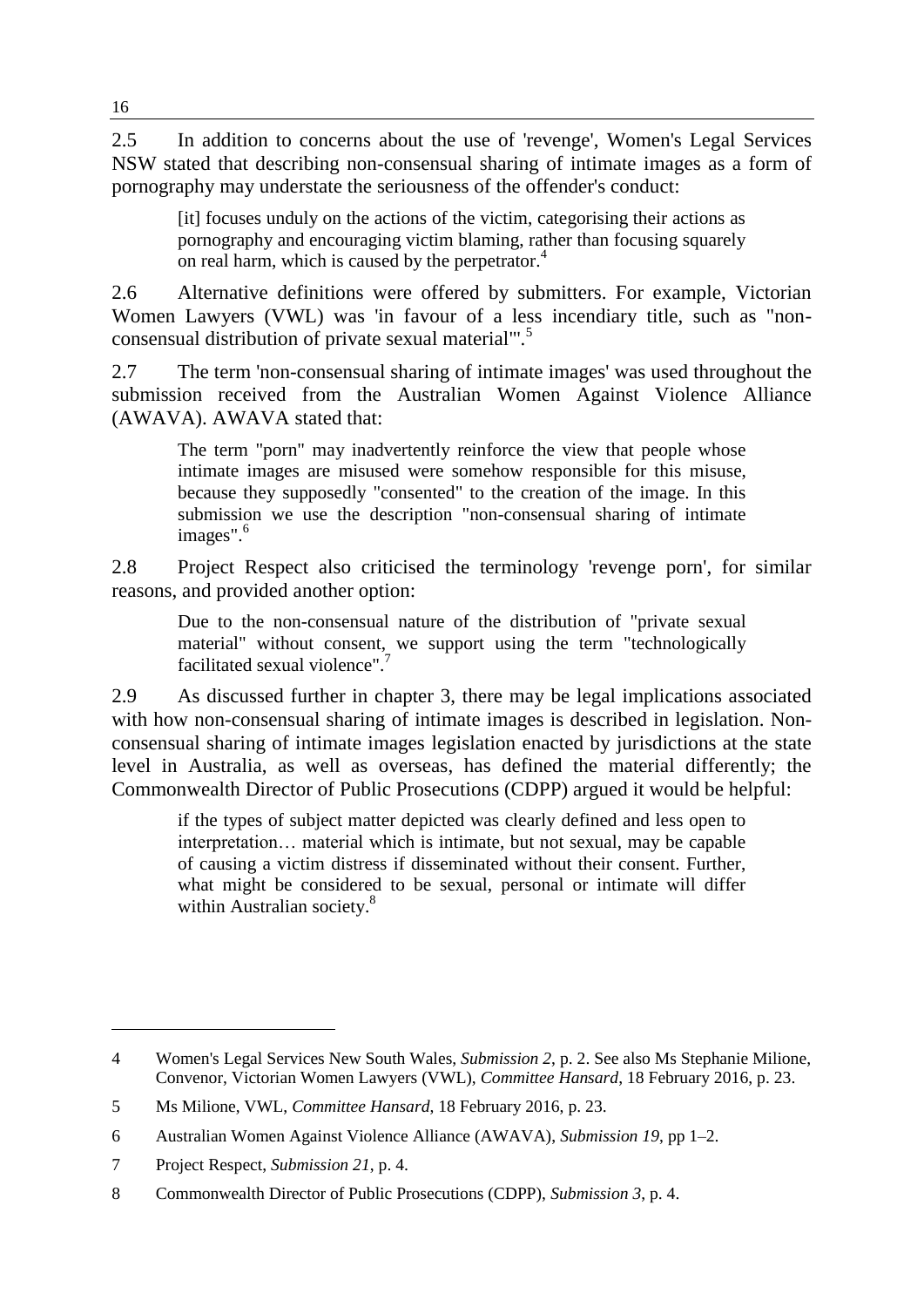#### **Consent**

2.10 As noted in chapter 1, perpetrators of non-consensual sharing of intimate images are often current or former intimate partners of their victim and the majority of victims are women.

2.11 The committee heard evidence that non-consensual sharing of intimate images occurs in a range of circumstances, including situations of domestic or intimate partner violence. The Victim Support Service (VSS) emphasised that wherever it occurs:

it is clear that revenge porn is used as a tool of power and control. In one case, intimate images of a woman were shared on Facebook explicitly with the intention to punish her for ending the relationship. In a second example, revenge porn was used in an ongoing relationship to coerce and control the victim.<sup>9</sup>

2.12 SASS informed the committee:

…that image based sexual exploitation may be used as a means by which to threaten and intimidate intimate partners or ex-partners. In the context of intimate partner violence, or IPV, it would appear to add another layer of coercive control. Some of our clients in IPV situations have presented for support after experiencing this form of exploitation.

We also recognise that the behaviour affects people who are not in IPV situations. SASS has supported clients who have been sexually assaulted by an associate, such as a friend of a friend, and the perpetrator has then used photos or recordings as a means to silence or blackmail them. Victims of drink spiking in pubs and other venues may also be targeted. The impacts of the behaviour in all of these contacts are potentially devastating for individuals, families and communities...<sup>10</sup>

2.13 Irrespective of the circumstances in which images are obtained, the matter of consent arose again and again during the course of the inquiry. SASS emphasised that:

the important thing to recognise is that people may take photos and recordings of each other in the context of a loving relationship, and we do not see that there is a problem with that. The difficulty is of course if those images and recordings are used as a means to intimidate the other person during the relationship or once the relationship has broken down.

…

 $\overline{a}$ 

Adults may consent to having their images taken or recordings made in the context of a loving relationship, but it does not mean that they automatically consent to those images and recordings being shared with others.<sup>11</sup>

<sup>9</sup> Ms Victoria Laughton, Research and Advocacy Officer, Victim Support Service (VSS), *Committee Hansard*, 18 February 2016, p. 2.

<sup>10</sup> Ms Martin, SASS, *Committee Hansard*, 18 February 2016, p. 1.

<sup>11</sup> Ms Martin, SASS, *Committee Hansard*, 18 February 2016, p. 5.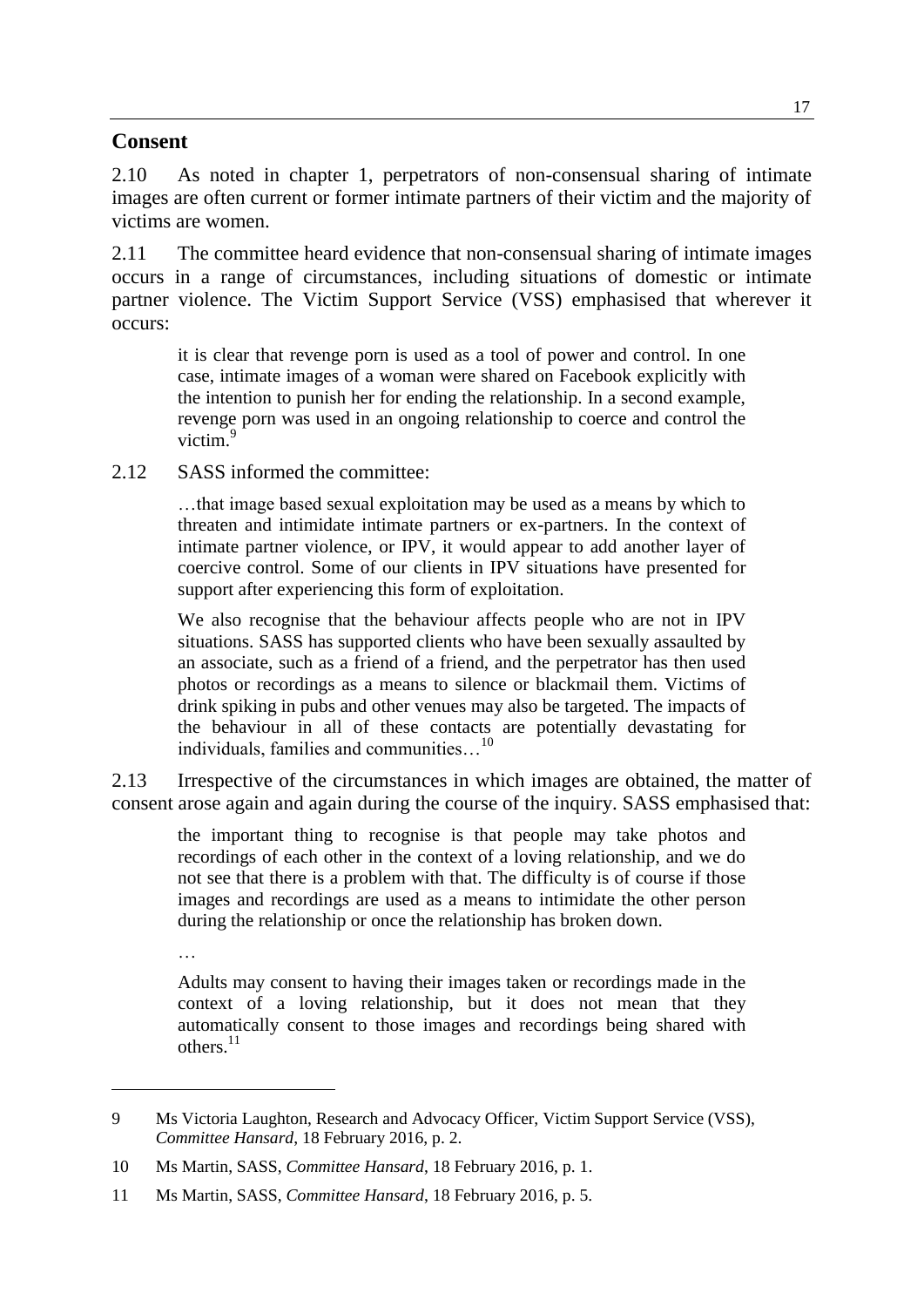#### 2.14 VSS concurred:

The key issue is consent. It might happen in a loving relationship; it also happens in an abusive domestic relationship. Again, consent is the issue, because the internet images may or may not be taken with the consent of the subject, the woman. Then, because she is in the context of an abusive relationship, out of fear for her safety, or the safety of her children, or both, she is compelled to comply with the perpetrator and what he is doing with the internet images.<sup>12</sup>

2.15 Other witnesses similarly reiterated the importance of consent: the Office of the Children's eSafety Commissioner  $(OCeSC)^{13}$  Women's Legal Services NSW,<sup>14</sup> VWL,<sup>15</sup> the Law Council of Australia  $(LCA)^{16}$  and the Queensland Law Society  $(OLS)<sup>17</sup>$  all discussed in some detail the need for consent to be a primary focus of any responses to non-consensual sharing of intimate images, and particularly in any legislative reform.

2.16 The way in which consent might be reflected in any future legislation is examined in greater detail in chapter 3.

#### **Threats of non-consensual sharing of intimate images**

2.17 Threats of non-consensual sharing of intimate images, as distinct from nonconsensual sharing of intimate images itself, were raised during the course of the inquiry. As outlined in the previous section, non-consensual sharing of intimate images is in essence a device through which to control the victim: the potential for intimate images to be used to manipulate an individual makes them an attractive way of exerting that control. Submitters and witnesses argued that threats to disseminate intimate images—irrespective of whether or not those images exist—can have the same or similar impact as actual dissemination.

2.18 For example, Women's Legal Services NSW stated:

For many of our clients, they often do not know that there is material in existence; but a threat to distribute material—even material that may not exist—causes extreme anxiety about what the material is and the threat to distribute.

…

- 14 Ms Janet Loughman, Principal Solicitor, Women's Legal Services NSW, *Committee Hansard*, 18 February 2016, p. 22.
- 15 Ms Milione, VWL, *Committee Hansard*, 18 February 2016, p. 23.
- 16 Ms Pauline Wright, Member, National Criminal Law Committee, Law Council of Australia (LCA), *Committee Hansard*, 18 February 2016, p. 35.
- 17 Mr Shane Budden, Senior Policy Adviser, Queensland Law Society (QLS), *Committee Hansard*, 18 February 2016, p. 38.

<sup>12</sup> Ms Laughton, VSS, *Committee Hansard*, 18 February 2016, p. 5.

<sup>13</sup> Ms Andree Wright, Executive Manager, Office of the Children's eSafety Commissioner (OCeSC), *Committee Hansard*, 18 February 2016, p. 14.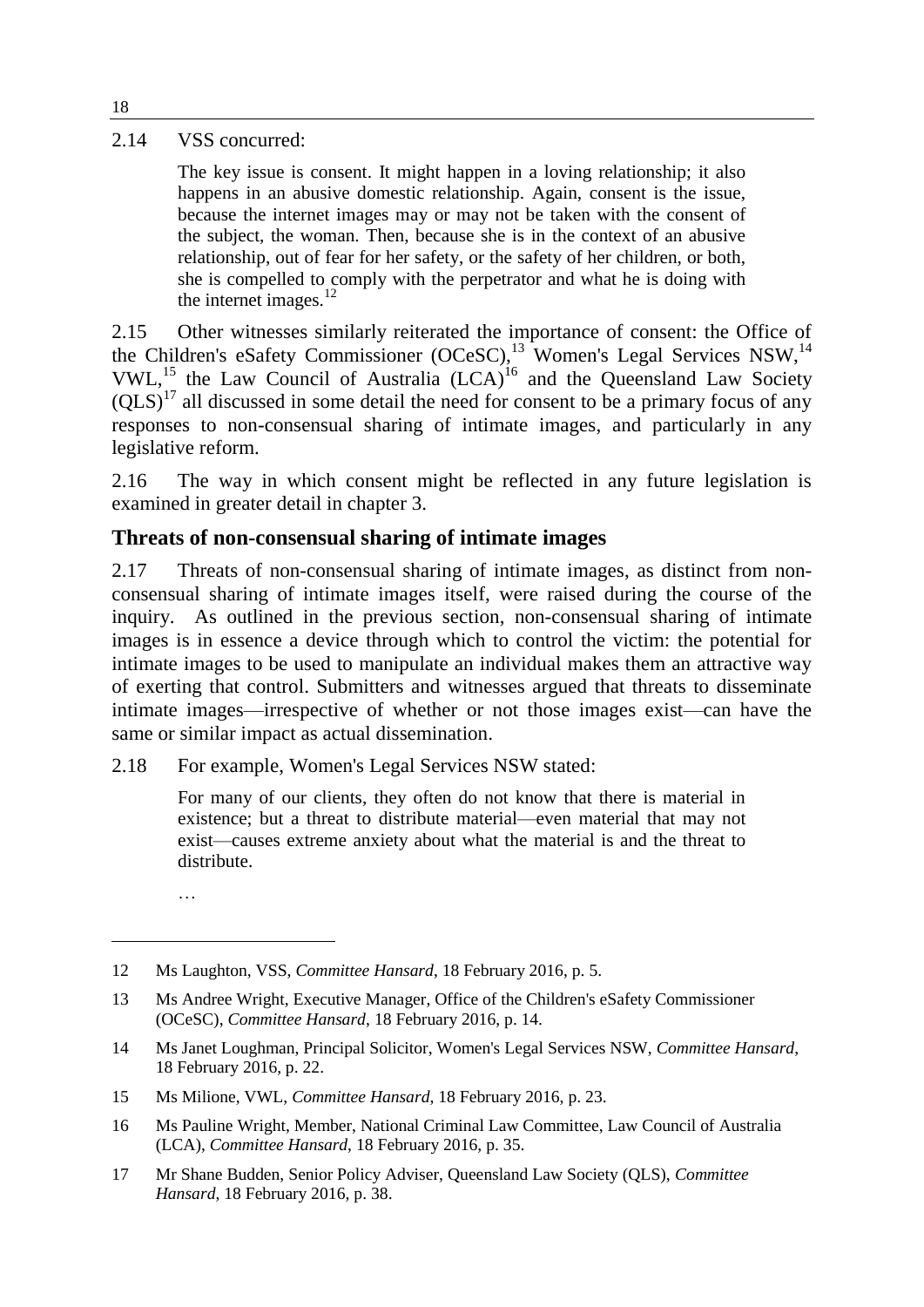We have certainly had clients from certain communities who feel a very heightened sense of shame about these threats, fear that the images are going to be shared with family or sent overseas to family, and fear of going to the police because of that shame and embarrassment about what the images may be, for example.<sup>18</sup>

2.19 Women's Legal Services NSW also informed the committee that nonconsensual sharing of intimate images and threats to disseminate intimate images are occurring more often, particularly as 'a part of the domestic violence pattern'.<sup>19</sup> The QLS remarked that it had:

anecdotal feedback from members that this sort of thing, or the threat to do this sort of thing, is coming up in Family Court proceedings and in a domestic violence context. There is the threat that "If we do not settle this soon, your mother will see this on Facebook"—that kind of stuff. That is the sort of thing that we need to explicitly put an end to.<sup>20</sup>

2.20 Similarly, Ms Alexis Davis shared some of her experience in legal practice with clients in abusive relationships:

In practice, I have had many clients who have felt trapped to stay in violent relationships because of threats by their abusive partner that they will release images or recordings online or to family members if they attempt to leave. I have had clients where out of fear of such recordings being released, they have refused to talk to police, and through their reluctance to explain their true circumstances, have ended up as defendants in domestic violence proceedings. I have noticed in practice, threats of this nature often affect vulnerable clients from culturally and linguistically diverse backgrounds where cultural shame may carry a heavy burden. I strongly recommend any criminal or civil actions that flow from sharing private sexual images without consent should also extend to where images or recordings are threatened to be shared without consent. $^{21}$ 

2.21 Numerous submitters and witnesses recommended that the threat of sharing images should be an offence under any future legislation.<sup>22</sup> Drs Nicola Henry, Asher Flynn and Anastasia Powell stated:

Creating an offence to threaten to distribute an intimate image without consent means that the law will communicate the serious harms that result from such threats – for instance, perpetrators using threats in the context of an intimate relationship or in a post-separation context, or perpetrators

<sup>18</sup> Ms Loughman, Women's Legal Services NSW, *Committee Hansard*, 18 February 2016, p. 25.

<sup>19</sup> Ms Loughman, Women's Legal Services NSW, *Committee Hansard*, 18 February 2016, p. 28.

<sup>20</sup> Mr Budden, QLS, *Committee Hansard*, 18 February 2016, p. 39.

<sup>21</sup> Ms Alexis Davis, *Submission 12*, p. 6.

<sup>22</sup> See for example YWCA Adelaide, *Submission 8*, p. 5; Safe Steps, *Submission 29*, p. 2; Ms Loughman, Women's Legal Services NSW, *Committee Hansard*, 18 February 2016, p. 26.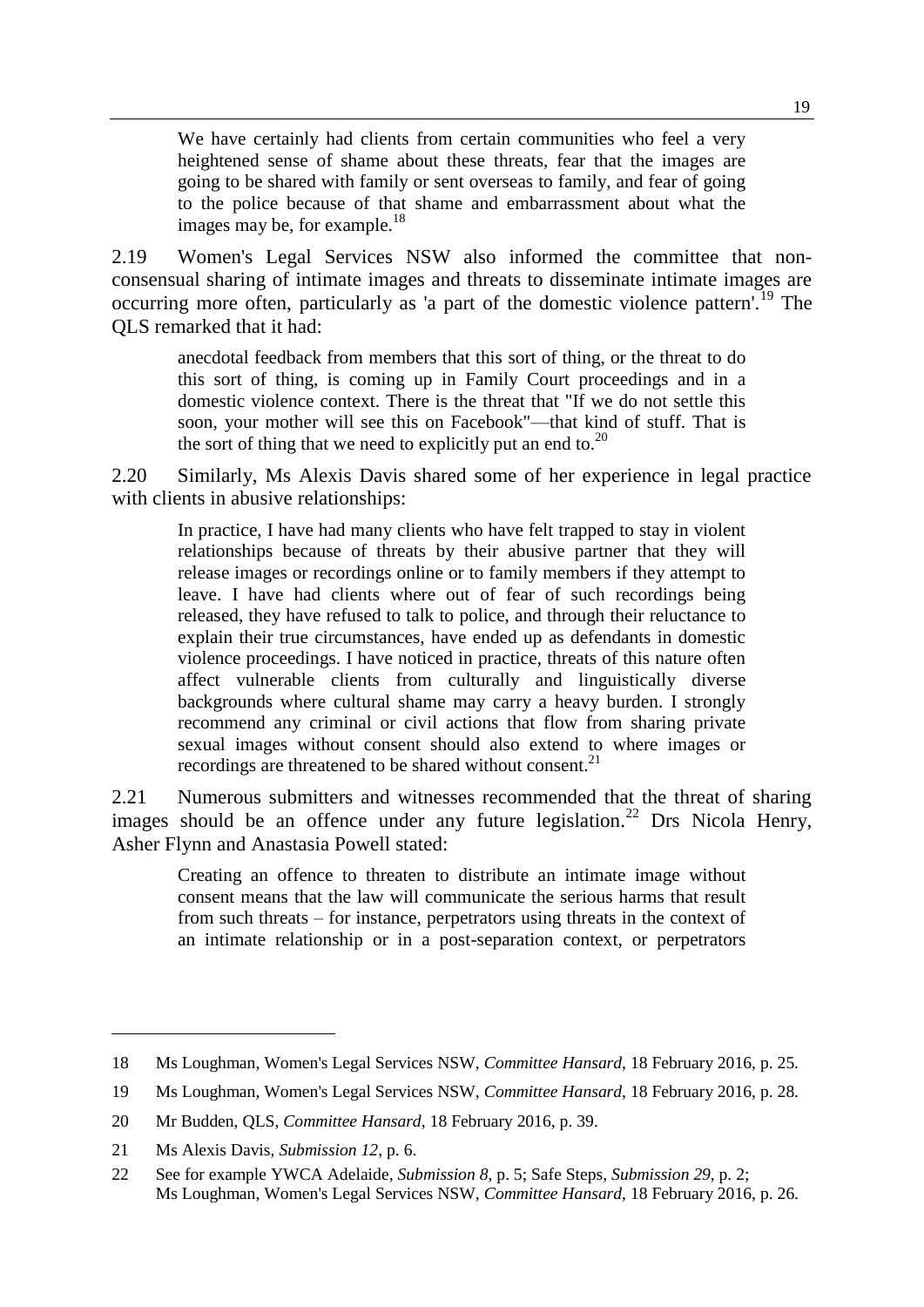using such images as a way to coerce a victim to engage in unwanted sex acts. $\frac{3}{2}$ 

2.22 The question of whether legislation should address threats of non-consensual sharing of intimate images is considered in greater detail in chapter 3.

## **Impact on victims**

2.23 Victims of non-consensual sharing of intimate images can suffer a range of harms as a result, including serious psychological injury. SASS outlined some of the consequences identified in academic research, including:

- feelings of shame, humiliation, personal violation, and powerlessness;
- fear and apprehension about personal safety;
- sense of being watched or constantly 'under surveillance';
- fear of being filmed or photographed during sexual activities;
- being approached by strangers and propositioned for sexual activities;
- hypervigilance online (for example compulsively checking websites to see if more images have been uploaded);
- disruption to education or employment;
- damage to (or concern about) reputation, personal standing in the community,
- current or future intimate relationships, relationships with family and friends, and/or future employment prospects;
- social withdrawal;
- body shame;
- trust issues;
- trauma symptoms (including anxiety, sleeplessness, and nightmares); and
- suicidal ideation and/or attempts.<sup>24</sup>
- 2.24 Based on its experience, VSS explained that:

A wide array of harms can be caused, depending on the context. In terms of the impact directly on the victim, it can range from changes in behaviour, such as withdrawing from social interaction, as in the case that Ms Martin raised before, where the woman was afraid the partner and child would find out. That is a great example of how it affects your normal social relationships. There is also the risk of damage to reputation at work and in social circles if the intimate images are circulated or stumbled across accidentally by somebody. Like many victims of family and domestic abuse and sexual assault, there are feelings of violation, being ashamed, being embarrassed, being humiliated, feeling anxious or worried, feeling angry

<sup>23</sup> Drs Henry, Flynn and Powell, *Submission 9*, p. 7.

<sup>24</sup> SASS, *Submission 11*, p. 3.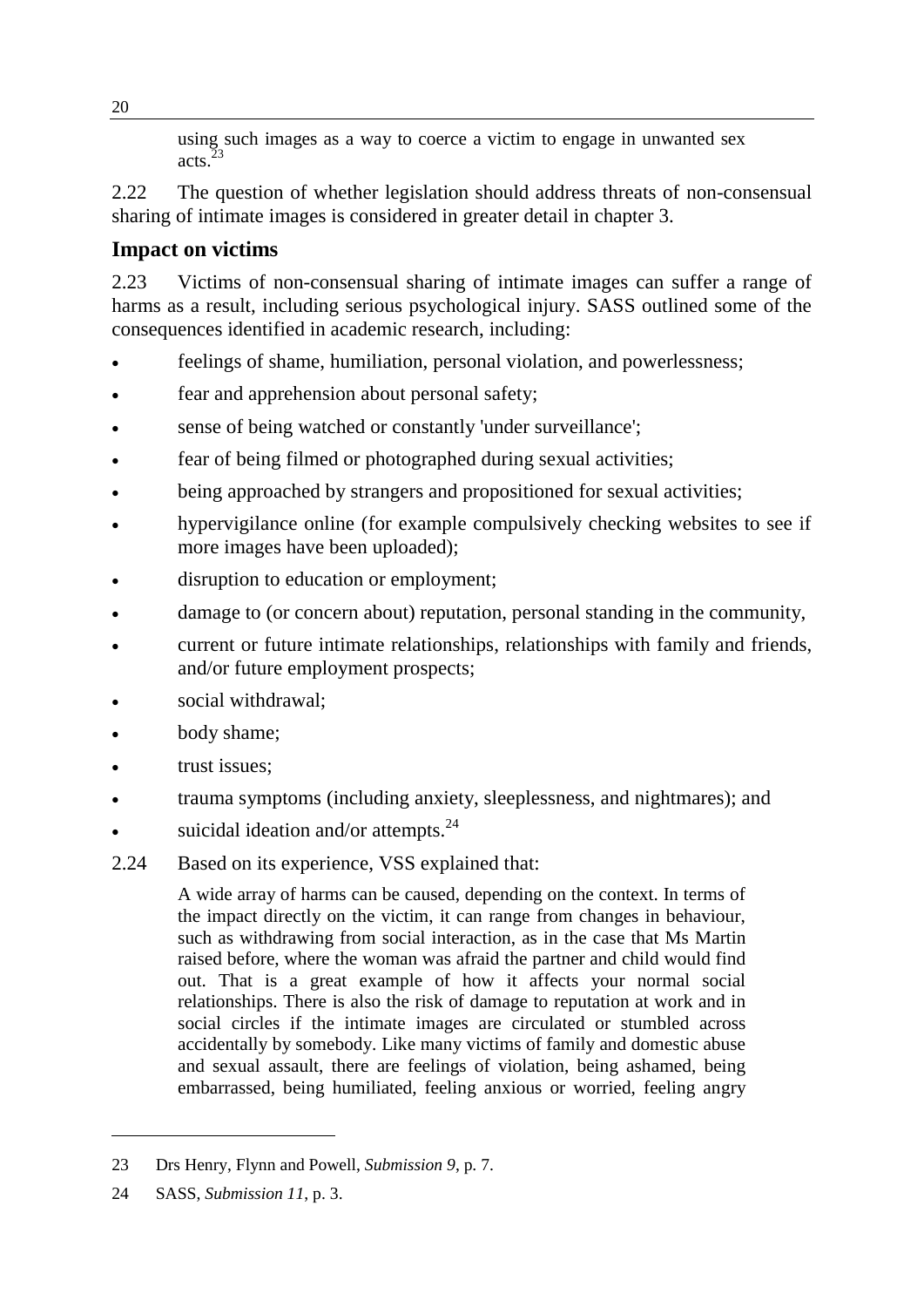about what has happened to them and feelings of betrayal. Fear is a big factor as well, and also experiencing fear for their safety, particularly in the context of family and domestic abuse, and feeling loss of control.<sup>25</sup>

2.25 The Office of the Director of Public Prosecutions in New South Wales (ODPP NSW) described some of the objectives of perpetrators of non-consensual sharing of intimate images and the common impacts on victims. According to the ODPP NSW, perpetrators seek to cause:

humiliation, distress, embarrassment, and shame and, often, to invite negative comments and attack or bullying from those who view the images. The result of the dissemination usually aligns with the aim. Additionally, victims often suffer anxiety related to who has seen the images, depression and other serious psychological harm.<sup>26</sup>

2.26 Electronic Frontiers Australia (EFA) submitted that the potential harm and distress involved in non-consensual sharing of intimate images can be very significant and 'can result in loss of reputation, employment, social standing, and in extreme circumstances, can be seen as a factor involved in suicide'.<sup>27</sup>

2.27 Dr Nicola Henry highlighted that whilst it is known that the impacts on victims are serious, there is currently a lack of evidence:

We are relying on anecdotal evidence that is presented in the media, and also in academic articles where they have spoken to victims about their experiences…there are cases of victims committing suicide, people losing their jobs and intimate relationships breaking down.<sup>28</sup>

2.28 The committee also heard about the stigma surrounding non-consensual sharing of intimate images, its relationship to victim blaming and the resulting reluctance of victims to identify and seek assistance:

…we have heard from the victims that we have supported that there is a lot of fear around coming forward. There is a lot of social stigma around sexting and intimate images being shared within a consensual relationship, let alone outside that scope. So we feel that training and education is needed to combat those victim-blaming attitudes that prevent victims from reporting the crime to police or coming forward for support.<sup>29</sup>

2.29 Both the  $OCeSC^{30}$  and VSS highlighted the importance of education in eliminating victim blaming and shifting to a situation where victims of nonconsensual sharing of intimate images feel able to come forward:

<sup>25</sup> Ms Laughton, VSS, *Committee Hansard*, 18 February 2016, p. 3.

<sup>26</sup> Office of the Director of Public Prosecutions (ODPP) NSW, *Submission 24*, p. 2.

<sup>27</sup> EFA, *Submission 27*, p. 2.

<sup>28</sup> Dr Henry, La Trobe University, *Committee Hansard*, 18 February 2016, p. 33.

<sup>29</sup> Ms Laughton, VSS, *Committee Hansard*, 18 February 2016, p. 4.

<sup>30</sup> Ms Priyanka Saha, Expert Adviser, OCeSC, *Committee Hansard*, 18 February 2016, p. 9.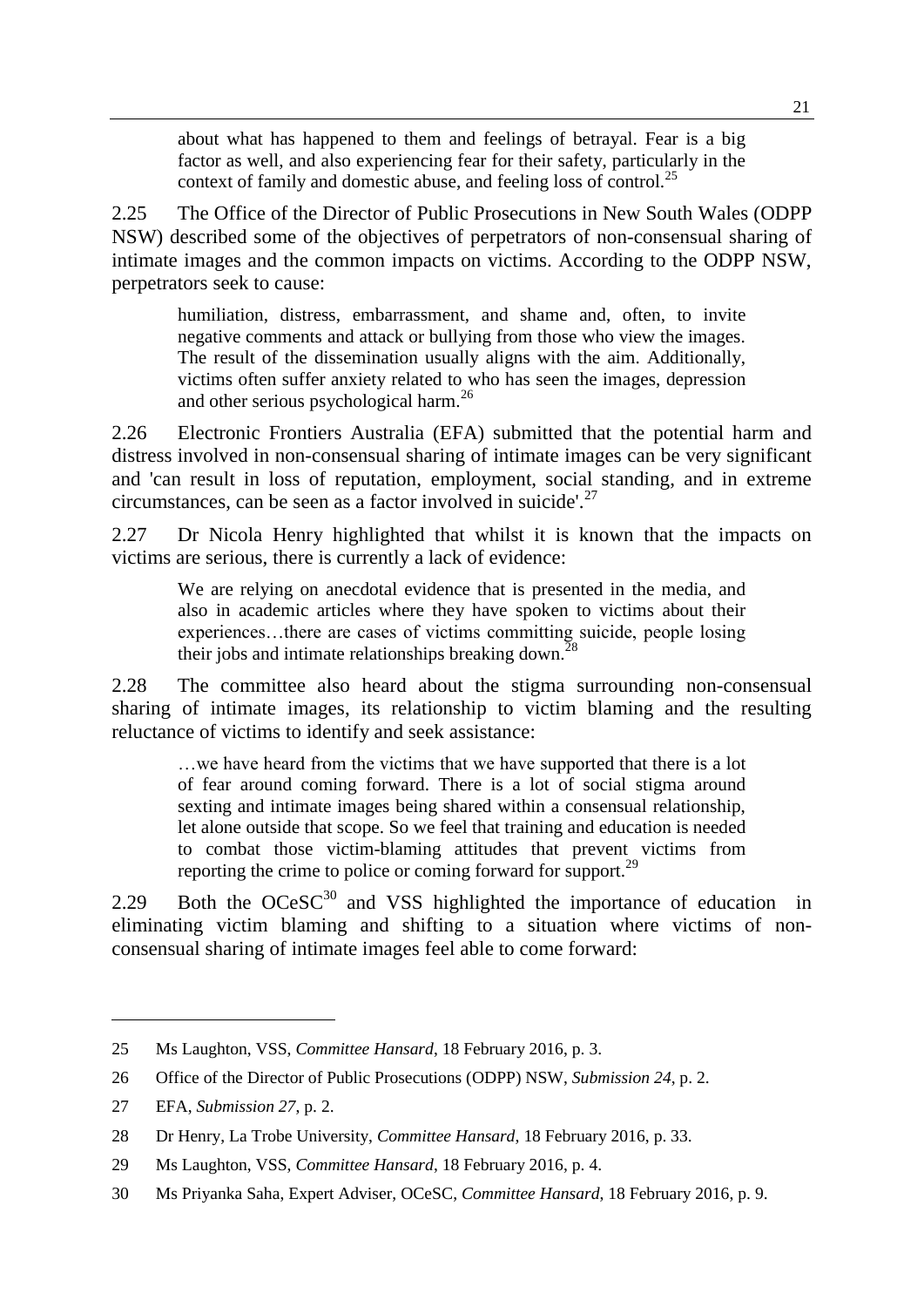It is common for victims of sexual offences and domestic abuse to be blamed or seen as culpable for what has happened to them. This is very true for victims of revenge porn. The shame and stigma experienced by victims is a significant barrier to reporting to police or seeking support. Our position on this issue is clear: victims of revenge porn are not responsible for the actions of the perpetrator. The community must be educated that this is a crime. Such education is needed to combat the myths associated with revenge porn and other forms of violence, particularly against women. Revenge porn is to be taken seriously and community attitudes have a big part to play in challenging victim blaming attitudes.<sup>31</sup>

### **Challenges for law enforcement agencies**

2.30 Non-consensual sharing of intimate images and cybercrime more broadly can be a challenge for law enforcement and prosecution agencies. The absence of legislation in most Australian jurisdictions can render police unable to formally pursue complaints and allegations of non-consensual sharing of intimate images; in other circumstances a lack of evidence stymies any investigation. The global nature of social media and the internet presents jurisdictional challenges, and the technology involved can impact the ability to collect evidence. All of these factors throw up challenges for law enforcement agencies.

2.31 The committee heard evidence that victims of non-consensual sharing of intimate images experience a range of responses when reporting their situation to police:

We could say it is possible to get a good response and it is possible to get a bad response. As I have mentioned, the technology seems to provide that extra layer of complexity that the police find difficult.<sup>32</sup>

2.32 In some cases victims have reported to police but were told 'we don't know that the person you are accusing necessarily sent that image, so because we cannot prove that we are not able to prosecute'.<sup>33</sup>

2.33 In many cases, the websites on which non-consensually shared intimate images are posted are run overseas, and the images may be uploaded outside Australia: 'In such matters, the issue may be referred to overseas law enforcement agencies for investigation, [but] they may not take an interest'.  $34$ 

2.34 The Australian Federal Police (AFP) noted that although it has law enforcement partners around the world, it can still be difficult to obtain information in a timely manner that enables investigations to be conducted quickly.<sup>35</sup> Commercial

<sup>31</sup> Ms Laughton, VSS, *Committee Hansard*, 18 February 2016, p. 2.

<sup>32</sup> Ms Loughman, Women's Legal Services NSW, *Committee Hansard*, 18 February 2016, p. 25.

<sup>33</sup> Ms Elizabeth Snell, Law Reform and Policy Coordinator, Women's Legal Services NSW, *Committee Hansard*, 18 February 2016, p. 25.

<sup>34</sup> Mr Shane Connelly, Assistant Commissioner/National Manager, Crime Operations, Australian Federal Police (AFP), *Committee Hansard*, 18 February 2016, p. 42.

<sup>35</sup> Mr Connelly, AFP, *Committee Hansard*, 18 February 2016, p. 45.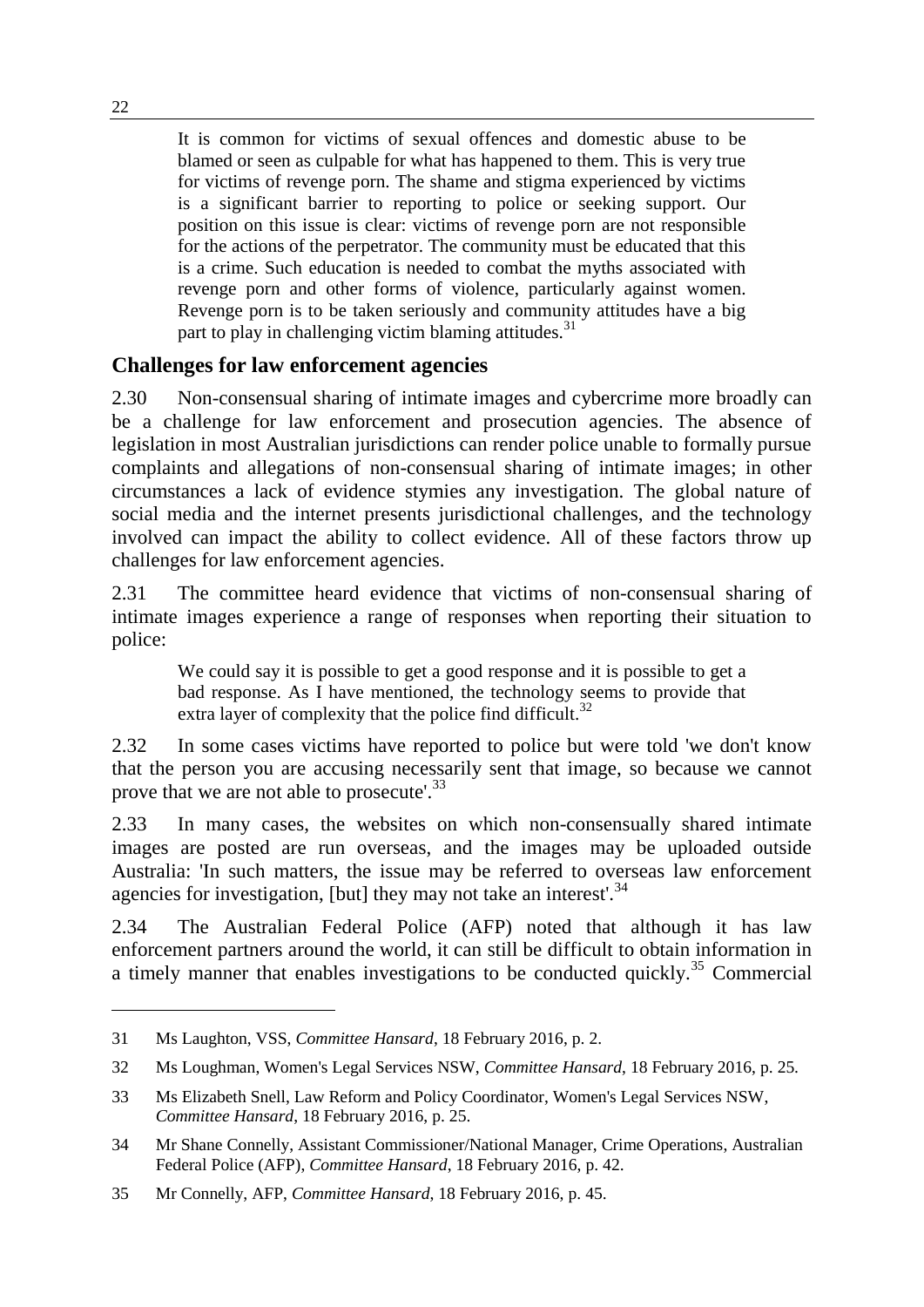providers, such as social media companies may be reluctant to provide data required for investigations, particularly where they are based offshore.

2.35 The OCeSC, as a statutory Commonwealth agency, has certain powers under legislation to efficiently remove images from social media and websites, as well as images that have been transmitted by email. This has proven to be an effective strategy, even in response to persistent offenders:

the most we have seen is a case where a person had uploaded material and it would appear that the same person loaded the same material twice. We took it down the first time; they recreated another page with the same intention; we took it down. At that point I think they realised, "There is no point in me doing this; the office is going to respond quickly." By that time the social media service was also responding fast. As a result they gave up.<sup>36</sup>

2.36 The lack of uniformity in legislation currently in place around Australia was highlighted as a current issue from a law enforcement perspective:

The AFP assesses referrals of such matters on a case-by-case basis, with the majority of these matters falling under the state and territory laws, which differ in every jurisdiction. I did note in the previous speaker's submission the concerns around unified laws in this space. Certainly, as the challenges of cybercrime continue, uniformity in legislation would be most helpful for police, who have to investigate these things ultimately. $37$ 

2.37 The Northern Territory Commissioner of Police noted that:

In all instances the individuals posting the material have used a variety of platforms and methods to obfuscate their involvement, often using platforms that are based outside of Australia creating significant delays and difficulties in obtaining evidentiary material. In addition, it is difficult to identify the identity of the individual that actually posted the material and to identify in which jurisdiction the offence occurred.<sup>38</sup>

2.38 There are also issues associated with technology and encryption that can make it difficult to obtain evidentiary material, particularly from smart phones. The AFP noted that:

If material is sent from phone to phone, it is very hard for us to retrieve it from a phone. So the victim may well know that the ex-husband—if I can paraphrase this, and I am sorry to generalise—is sending this image around to his friends as a form of revenge or payback or harm. But unless it is left on the phone we may have incredible trouble retrieving it from the phone, because the phone companies do not store this data for us.<sup>39</sup>

<sup>36</sup> Mr Alastair MacGibbon, Commissioner, OCeSC, *Committee Hansard*, 18 February 2016, p. 14.

<sup>37</sup> Mr Connelly, AFP, *Committee Hansard*, 18 February 2016, p. 42.

<sup>38</sup> Northern Territory Commissioner of Police, *Submission 25*, p. 3.

<sup>39</sup> Mr Connelly, AFP, *Committee Hansard*, 18 February 2016, p. 44.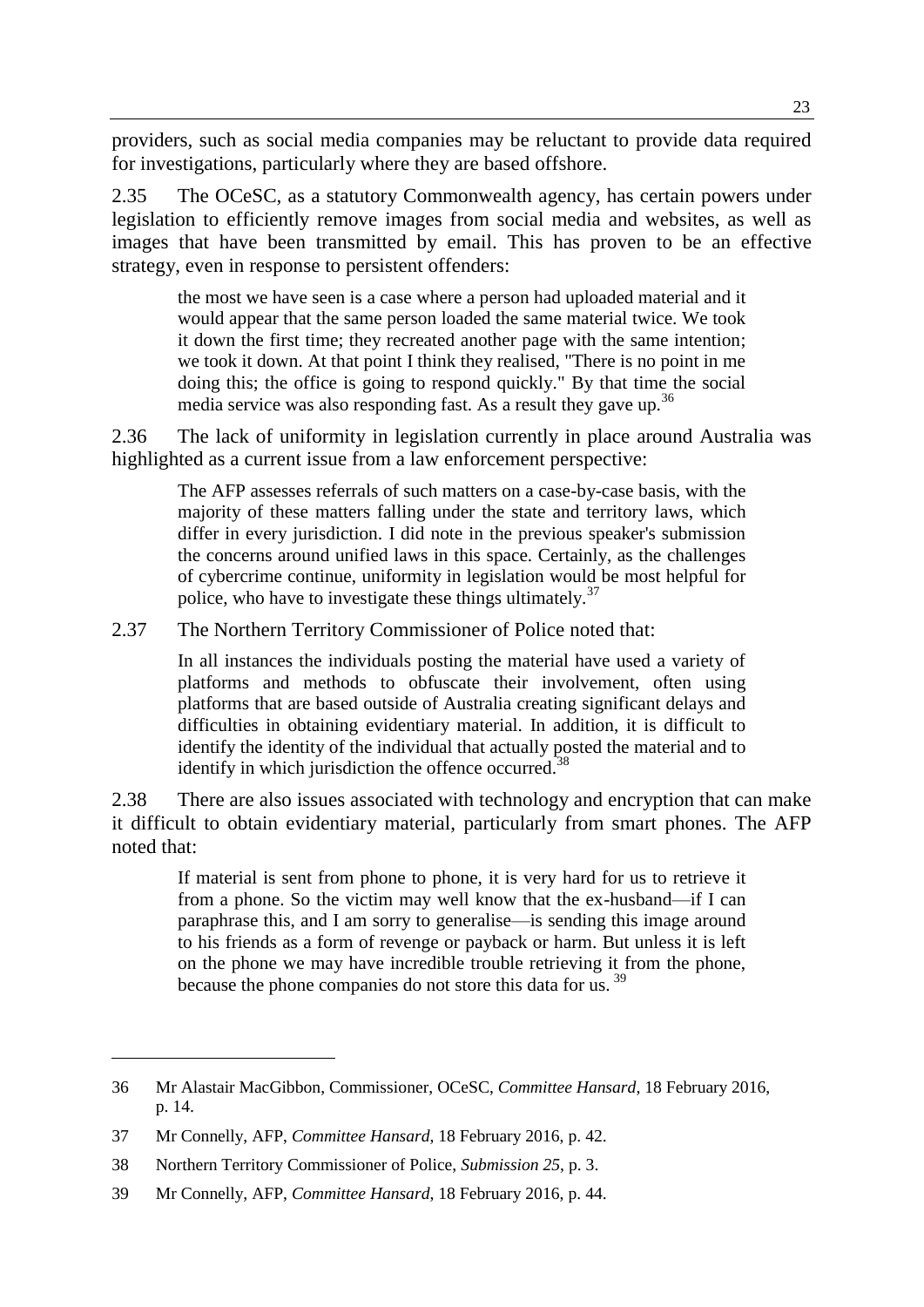2.39 In this respect, the AFP argued that legislation that facilitates evidence gathering, such as data retention, may enable police to achieve better conviction rates in non-consensual sharing of intimate images cases.<sup>40</sup>

2.40 The AFP described cybercrime investigations (of which non-consensual sharing of intimate images can be a part) as 'incredibly resource intensive'.<sup>41</sup> For this reason, and while offering assurances that 'all crime is taken seriously', the AFP stated that:

…all crime has to be prioritised. It is simply a resourcing issue…With online crime, ultimately we will have to prioritise, and contact offences will always have a higher priority than non-contact offences, simply because of resources.<sup>42</sup>

### **Dissemination of images on the internet**

2.41 The use of the internet to disseminate intimate images raises a number of issues in relation to the anonymity of the perpetrator, photo-shopped images, and ownership of images.

#### *Anonymity and photo-shopped images*

2.42 The potential anonymity of the internet appears to be a significant hurdle in pursuing perpetrators who non-consensually share intimate images. The Northern Territory Commissioner of Police told the committee that in all reports of nonconsensual sharing of intimate images received by Northern Territory police between July 2015 and December 2015, investigations did not proceed to prosecution partly because:

individuals posting the material have used a variety of platforms and methods to obfuscate their involvement, often using platforms that are based outside of Australia creating significant delays and difficulties in obtaining evidentiary material. In addition, it is difficult to identify the identity of the individual that actually posted the material and to identify in which jurisdiction the offence occurred. $43$ 

2.43 Related to the anonymity of perpetrators, the use of photo-shopped or deidentified images in non-consensual sharing of intimate images was raised by some submitters. These submitters and witnesses argued that non-consensual sharing of intimate images offences should extend to include photo-shopped images, for example where a victim's head is pasted on to a commercially produced pornographic image, in cases where:

The image was distributed without a person's consent;

<sup>40</sup> Mr Connelly, AFP, *Committee Hansard*, 18 February 2016, p. 52.

<sup>41</sup> Mr Connelly, AFP, *Committee Hansard*, 18 February 2016, p. 45.

<sup>42</sup> Mr Connelly, AFP, *Committee Hansard*, 18 February 2016, p. 51.

<sup>43</sup> Northern Territory Commissioner of Police, *Submission 25*, p. 2.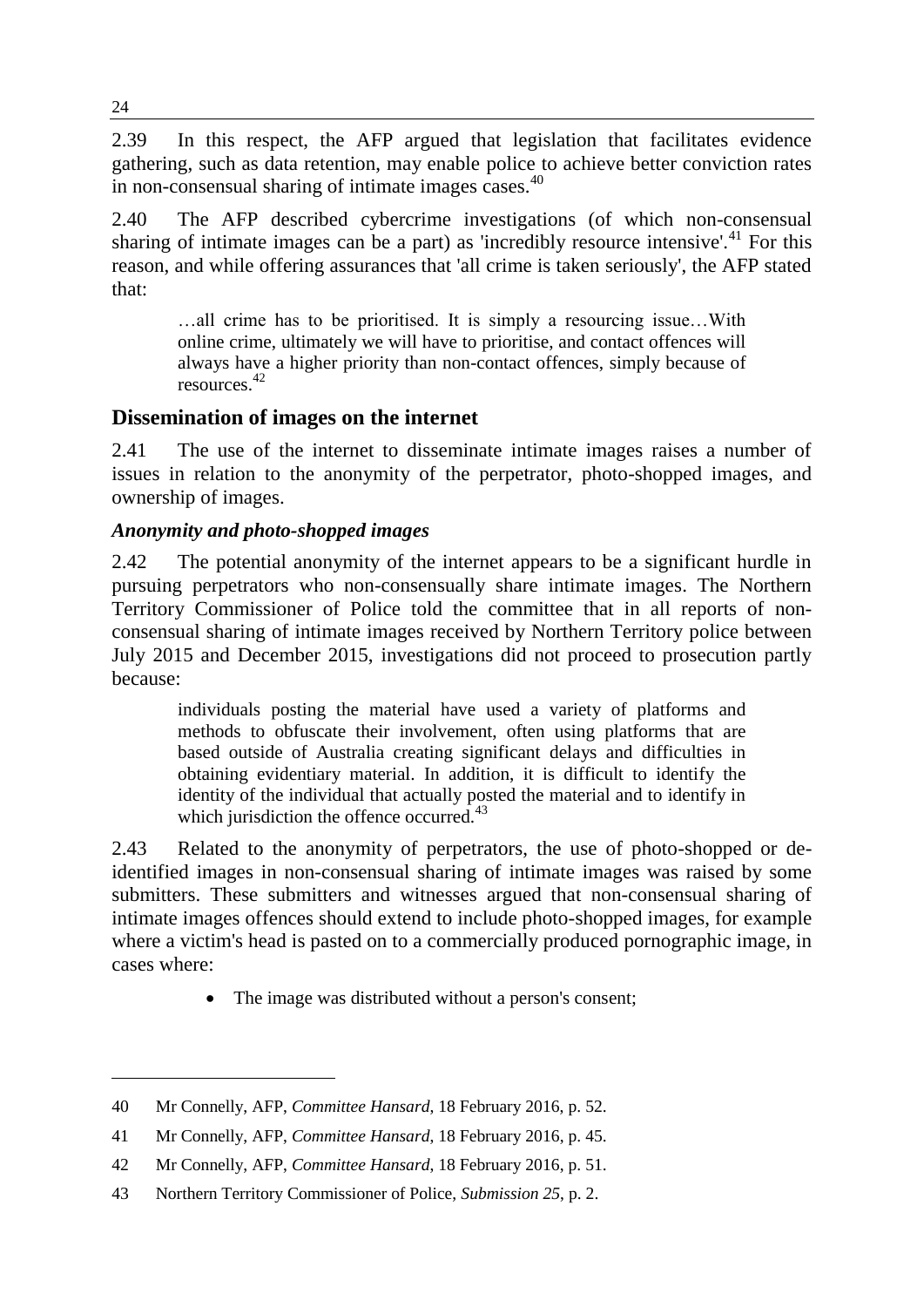- The image was used or misappropriated in a way that a reasonable person would understand to be a violation of that person's privacy; or,
- The image was used or misappropriated in a way that a person would understand might cause fear, apprehension, or mental harm to the victim  $44$

2.44 According to this approach, not including this activity in legislation would create a 'loophole, and provide a powerful tool for perpetrators to harm, control and threaten victims in a way similar to if the photograph depicted the real image of the victim'.<sup>45</sup>

### *Ownership of images*

2.45 In addition to anonymity, further issues arise when intimate images are disseminated on the internet. Once an image is uploaded onto the internet, it becomes impossible to control how it is accessed, viewed and distributed. At the hearing, the committee heard that there is also a commercial element in non-consensual sharing of intimate images: 'Victims of revenge porn are sexually exploited on at least two levels: in the first instance, by the perpetrator and, subsequently, by the consumers of revenge porn websites', and that addressing this issue should also form part of a 'swift and certain…response'.<sup>46</sup>

2.46 However, '[t]he global nature of the internet means that the majority of revenge porn websites are hosted outside of Australia and therefore this makes it difficult for police to investigate'.<sup>47</sup>

2.47 The Women's Information and Referral Exchange (WIRE) highlighted the difficulty victims face in removing images from the internet, and recommended that 'any legislative approach to this issue acknowledges the urgency of action against sites that share material, and provides timely, appropriate mechanisms for taking down material shared without the subject's consent<sup>748</sup>

2.48 VWL emphasised the need to engage with internet companies to provide effective solutions in this area, stating that 'companies such as Google, Facebook and other platforms that allow for distribution of images of private sexual material, should be required to assist prosecutors of revenge porn crimes'.<sup>49</sup>

2.49 The Digital Industry Group (DIG) represents several United States-based internet companies; in its submission, DIG affirmed that 'the safety and well-being of the people who connect and engage via our services is our top priority', and further

<sup>44</sup> Drs Henry, Flynn and Powell, *Submission 9*, p. 6.

<sup>45</sup> Drs Henry, Flynn and Powell, *Submission 9*, p. 6.

<sup>46</sup> Ms Laughton, VSS, *Committee Hansard*, 18 February 2016, p. 4.

<sup>47</sup> Mr Connelly, AFP, *Committee Hansard*, 18 February 2016, p. 42.

<sup>48</sup> The Women's Information and Referral Exchange (WIRE), *Submission 17*, p. 3.

<sup>49</sup> VWL, *Submission 13*, p. 4.